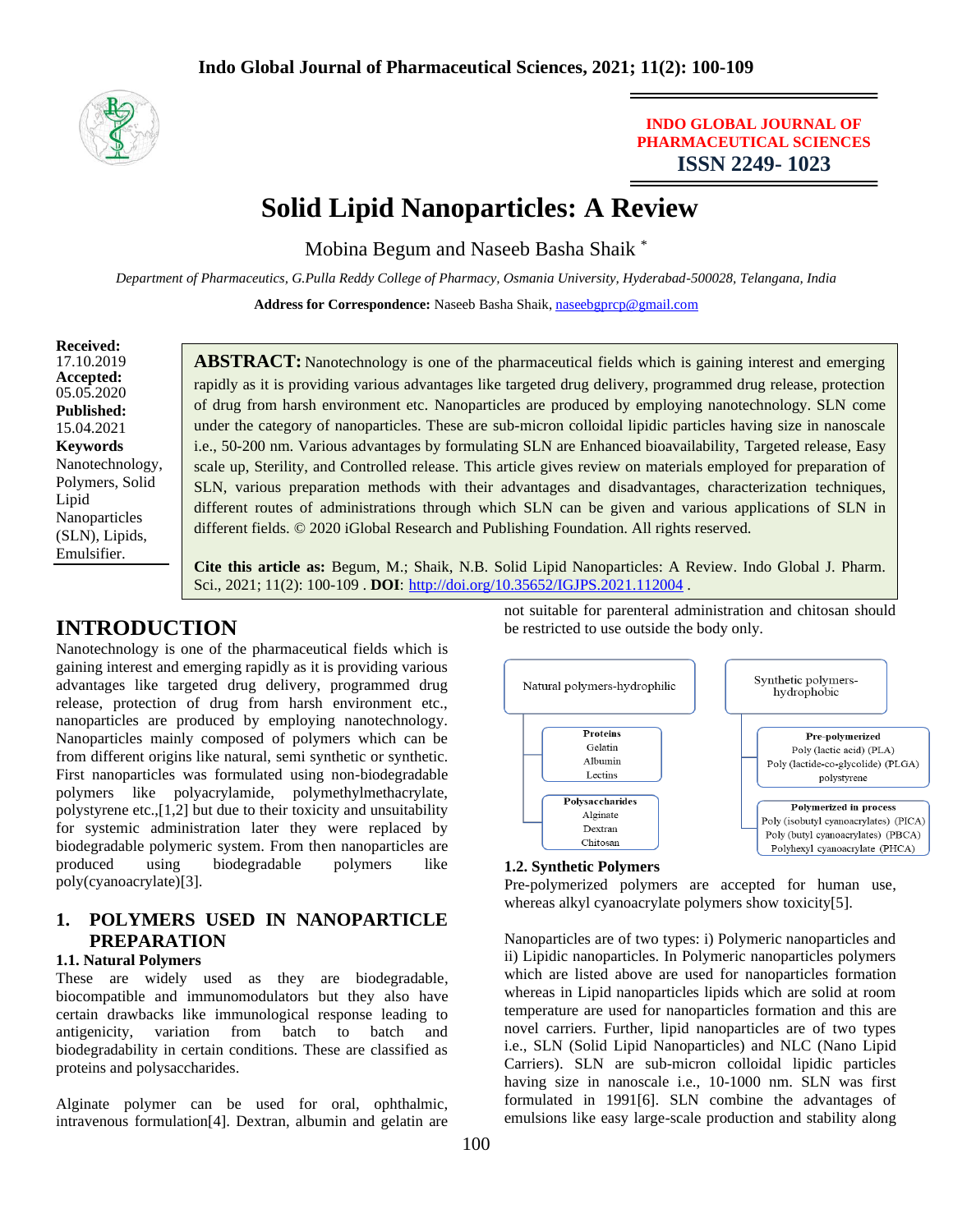with advantages of solid nanoparticles formulations like protection of drug, controlled release etc. SLN are nothing but dispersion of physiological lipids into aqueous phase of water or surfactant.

### **2. COMPOSITION OF SLN**

SLN mainly consists of lipids which are solid at room temperature and emulsifying agents which are used to disperse lipids in aqueous phase[7].

#### **2.1. Lipids**

This form main component of lipid carrier and influences the drug loading capacity and stability. Selection of lipid depends on route of administration. Lipid content more than 5% results in particles with larger size distribution[8,9,10].

#### **Examples:**

**Triacylglycerols:** Trimyristin, Tripalmitin and Tristearin **Acylglycerols:** Glycerol monostearate and Glycerol behenate **Fatty acids:** Stearic acid and Palmitic acid **Waxes:** Cetyl palmitate **Cyclic complexes:** Cyclodextrin **Hard fat types:** Witepsol W 35.

#### **2.2. Emulsifier and Co-Emulsifier**

During high pressure homogenization particle size will be reduced i.e., new surface is formed which may form agglomerates by contacting another new surface leading to instability, to prevent this process emulsifiers are added. Emulsifier will cover the surface of new particles formed thereby aiding in stability [8,9,10]. Sometimes, due to lower mobility of the phospholipid molecules, sudden lack of emulsifier on the surface of the particle i.e., emulsifier will not sufficiently cover the newer surface this leads to particle aggregation. To avoid this process co-emulsifiers are added which acts by reducing the surface tension and properly covering lipidic surface.

#### **Examples:**

**Lipoids:** Lipon E 80S, Lipon S75, Lipon S100, Phospholipon 80H and Phospholipon 90H

**Ethylene oxide/ Propylene oxide copolymers:** Poloxamer 188 and Poloxamer 407

**Spans and Tweens:** Polysorbate 20 and Polysorbate 60 **Alkyl aryl polyether alcohol polymers:** Tyloxapol **Bile salts:** Sodium cholate, Sodium glycocholate and Sodium taurocholate **Alcohols:** Ethanol and Butanol

#### **2.3. Cryoprotectants**

This are used to protect the formulation from damage due to freezing[11].

**Examples:** Trehalose, mannitol and Polyvinyl pyrrolidone

#### **2.4. Charge Modifiers**

They are used to modify release and stability[11].

**Examples:** Stearyl amine, DPPC (Dipalmitoyl Phosphatidyl Choline) and DMPG (Dimyristoyl Phosphatidyl Glycerol).

#### **2.5 Stealthing Agents**

These agents are used for improving circulation time[11].

**Examples:** Poloxamer and polyethylene glycol

### **3. ADVANTAGES AND DISADVANTAGES OF SLN**

SLN are having advantages of emulsion along with polymeric formulation[12,13]. Some of the main advantages and disadvantages of SLN are listed in **Table 1**.

# **4. DRUG LOADING AND RELEASE OF DRUG FROM SLN**

#### **4.1 Drug loading**

Drug loading process is classified into three types, they are[14,15]:

i. **Homogenous matrix model:** In this model the drug will be homogenously dispersed in the lipid matrix. This type of drug loading is seen with hot homogenization of highly lipophilic drugs and cold homogenization. Drug release from this model is by diffusion.

e.g. prednisolone can release drug up to 1 week[14,15]

**ii. Drug-enriched shell model:** Drug will be present at the outer shell. Drug free lipid core will be present in this model. This model is formed due to phase separation which occurs during cooling process where lipid precipitates leaving drug free lipid core.

**e.g.** coenzyme Q10 releases fastly[14,15]

**iii. Drug-enriched core model:** This model is obtained when the lipids in shell precipitates. Drug release follows ficks law of diffusion.

### **5. PRINCIPLE OF DRUG RELEASE FROM SLN**

**5.1. Particle size:** Drug release is affected by particle size, where tiny particles have larger surface area, therefore, most of the drug associated would be at or close to the particle surface, leading to quick drug release. Whereas, larger particles have large cores which allow additional drug to be encapsulated and step by step diffuse out. It is a challenge to formulate nanoparticles with the tiniest size attainable and with most stability<sup>[14,15]</sup>.

**5.2. Surface area:** Larger surface area due to smaller particle size in nanometric range gives high drug release. When the drug is homogenously dispersed in the lipid matrix, slower drug release can be achieved. It depends on kind of drug enclosing model of SLN[14,15].

**5.3. Partition coefficient:** There is an inverse relationship between drug release and the partition coefficient of the drug[14,15].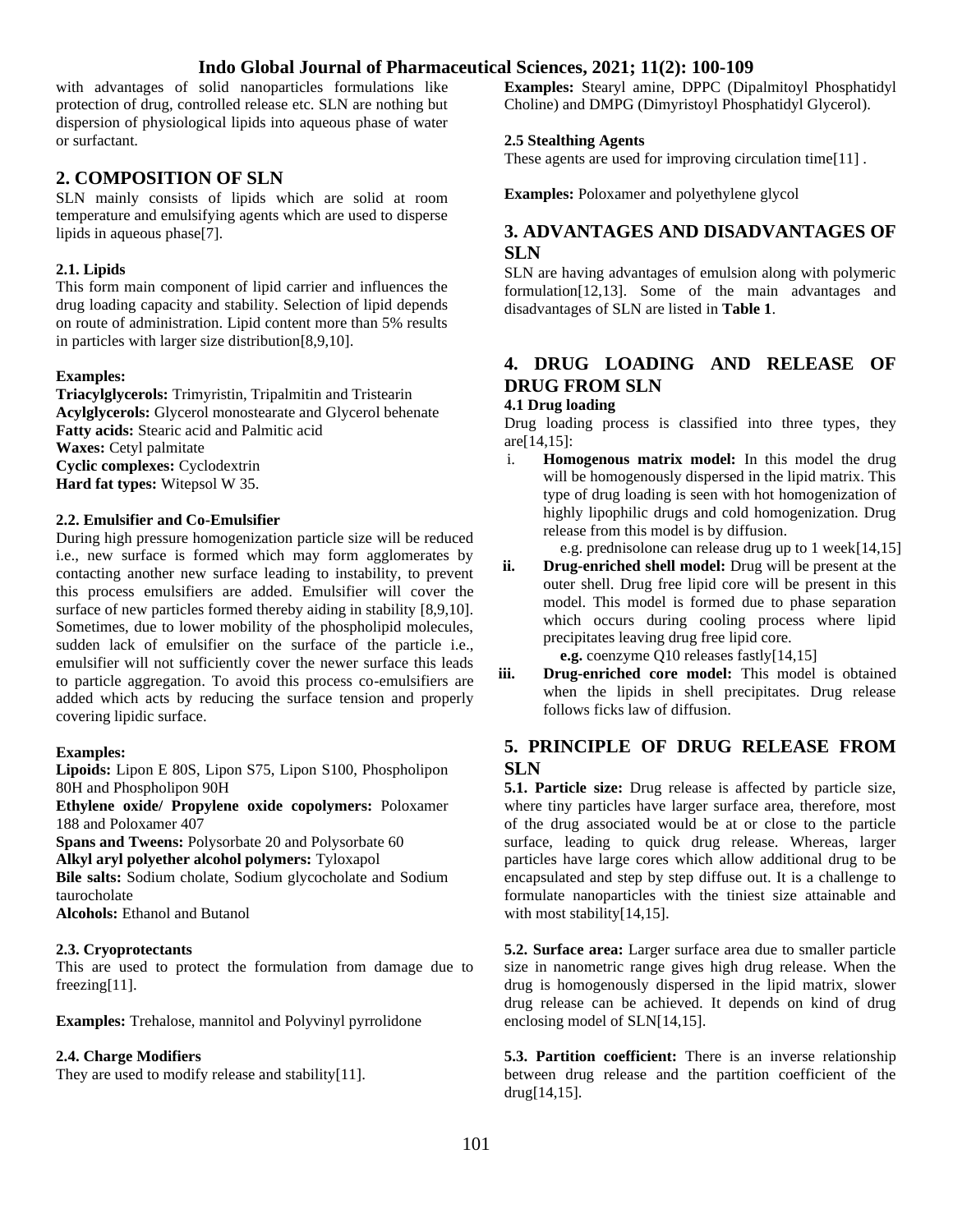### **Indo Global Journal of Pharmaceutical Sciences, 2021; 11(2): 100-109 Table 1: Advantages and Disadvantages of SLN**

| <b>Advantages of SLN</b>                                                                                                   | <b>Disadvantages of SLN</b>                                         |
|----------------------------------------------------------------------------------------------------------------------------|---------------------------------------------------------------------|
| Enhanced bioavailability                                                                                                   | Formulation with poor drug loading capacity                         |
| Formulation with particle size 120-200 nm will pass<br>easily through res system thereby bypasses first pass<br>metabolism | Instability during storage due to polymer transition                |
| Easy scale up and sterility                                                                                                | High water content in the formulation leads to<br>stability problem |
| Controlled release                                                                                                         | Particle growth during storage                                      |
| Lesser usage of organic solvents                                                                                           | Having lesser capacity to load hydrophilic drugs                    |

#### **Table 2: Various Methods of Preparation and Purification of SLN**

| <b>Methods of preparation</b>                 | <b>References</b> | <b>Purification</b> | <b>References</b> |
|-----------------------------------------------|-------------------|---------------------|-------------------|
| 1. High pressure homogenization:              | 9                 | 1. Freeze drying    | 22                |
| A. Hot homogenization                         |                   |                     |                   |
| B. Cold homogenization                        |                   |                     |                   |
| 2. Ultrasonication/high speed homogenization: | 9                 | 2. Spray drying     | 19                |
| A. Probe Ultrasonication                      |                   |                     |                   |
| <b>B.</b> Bath Ultrasonication                |                   |                     |                   |
| 3. Solvent evaporation method                 | 19                | 3. Sterilization    | 23                |
| 4. Solvent emulsification-diffusion method    | 9                 |                     |                   |
| 5. Supercritical fluid method                 | 9                 |                     |                   |
| 6. Microemulsion based method                 | 9                 |                     |                   |
| 7. Spray drying method                        | 19                |                     |                   |
| 8. Double emulsion method                     | 20                |                     |                   |
| 9. Precipitation technique                    | 19                |                     |                   |
| 10. Film-ultrasound dispersion                | 9                 |                     |                   |
| 11. Melting Dispersion Technique              | 9                 |                     |                   |
| 12. Membrane Contractor                       | 21                |                     |                   |

**5.4. Crystallinity:** Crystallinity behavior of the lipid and high mobility of the drug lead to fast drug release. There is an inverse relationship between crystallization degree and quality of drug[14,15].

**5.5. Surfactant:** The type of surfactant and its concentration, which will interact with the outer shell and affect its structure, should be noted as the outer factor, which is important, because a low surface-active agent concentration results in a marginal burst and prolonged drug dissociation<sup>[14,15]</sup>.

### **6. PREPARATION OF SOLID LIPID NANOPARTICLES**

There are various methods of preparation of SLNof which commonly used preparation method is High pressure homogenization by hot homogenization[16,17]. Various methods of preparation and purification of SLN are listed in **Table 2**.

#### **6.1. High pressure homogenization**

It is commonly used reliable and effective method of SLN preparation. At the beginning this method was used to prepare solid lipid Nano emulsion but now is also used to prepare SLN [9].

Principle involved in this procedure is the liquid content will be pushed with high pressure by the homogenizer for short distance then due to high shear stress the particles will be broken down leading to formation of nanoparticles. Two approaches in this process are:

In Hot homogenization, homogenization is done by melting the lipid at temperatures where the lipid can melt whereas in Cold homogenization high temperatures are avoided [9]. The steps involved are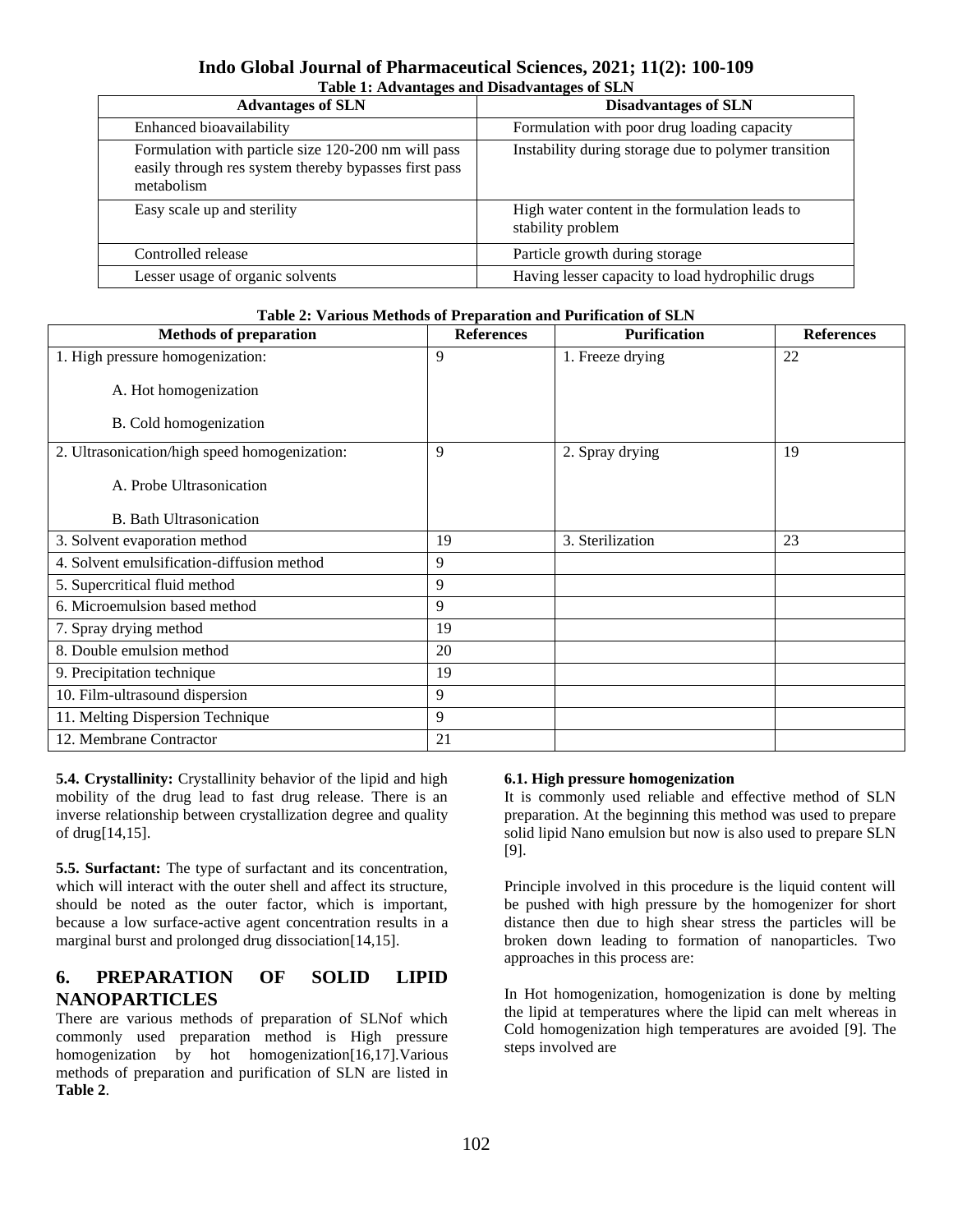#### **6.1.1.Hot Homogenization**



#### **6.1.2. Cold Homogenization**

❖ **Advantages of high-pressure homogenization method** Less cost and reliable process**,** Compatible for lab scale production

❖ **Disadvantages of high-pressure homogenization method**

Temperature sensitive drug degradation**,** Energy consuming process**,** Polydispersibility is seen.





- ❖ **Advantages of ultrasonication method:** Shear stress is less
- ❖ **Disadvantage of this method:** Physical instability is seen like particle growth

#### **6.3. Solvent evaporation method**

Lipophilic compounds are dissolved in organic water immiscible solvent like cyclohexane. It is then dispersed in the aqueous phase. Solvent evaporation is done under reduced pressure by rotary evaporator, and nanoparticles are formed due to precipitation of lipid molecules in the aqueous medium Siekmann *et al.*[18] prepared 29nm size nanoparticles of cholesterol acetate by this method using lecithin and sodium glycocholate blend as emulsifier

- ❖ **Advantages of this method:** Commercial, better technology and scalable process
- ❖ **Disadvantages of this method:**Energy consuming, biomolecule degradation and polydisperse distribution

#### **6.4. Solvent emulsification-diffusion method**

Partially water miscible organic solvents like benzyl alcohol, isopropyl acetate etc., must be used in this method. Nanoparticles with 30-100nm particle size can be obtained.

Solvent saturated solution and water saturated systems were prepared at temperature where lipids can melt, then lipid and drug mixture were added to solvent saturated system. This organic phase was then dispersed in saturated water phase containing aqueous surfactant. Pre emulsion (o/w) is formed which was further diluted with water to allow solvent diffusion in the continuous water phase due to which lipid aggregation in nanoparticles are obtained

Constant stirring must be maintained throughout the process and the solvent is eliminated by lyophilization process or vacuum distillation[9].

#### **6.5. Supercritical fluid method**

It is a novel technique. A Supercritical fluid is a fluid having temperature and pressure more than its critical value by doing so the ability of fluid to dissolve particles will be enhanced. Various process used in this technology for nanoparticle production are Rapid Expansion of Supercritical Solution (RESS), Particles from Gas Saturated Solution (PGSS), Aerosol Solvent Extraction Solvent (ASES) and Supercritical Fluid Extraction of Emulsions (SFEE). PGSS is suitable method using carbon dioxide as gas as it is good choice as solvent [9].

- ❖ **Advantages of this method:**No solvents are used, dry powder formulation is obtained instead of suspension, less temperature and pressure exposure.
- ❖ **Disadvantage of this method:**Costly process.

#### **6.6. Microemulsion based method**

Lipids with low melting point are heated at temperature above their melting point to form lipidic solution. Aqueous phase containing water, surfactant and co-surfactant is also heated to same temperature as that of lipidic phase. Then the aqueous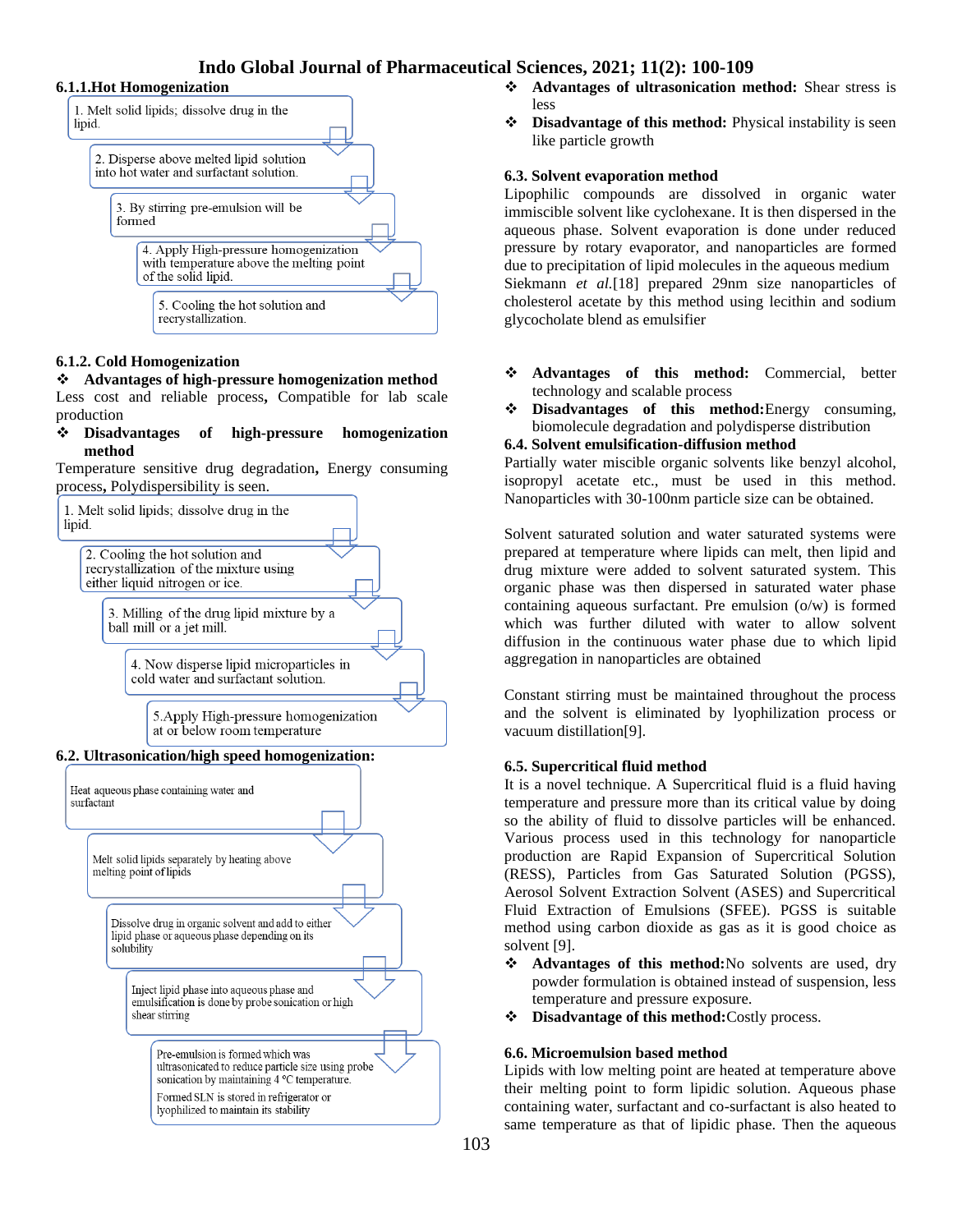phase is dispersed into the lipid phase to get transparent microemulsion of o/w type. This microemulsion is then poured into cold water with 2ºC temperature with constant stirring. Ratio of hot microemulsion to cold water are critical and can be used in ratio of 1:25 to 1:50. If solvent used is having aqueous property like acetone then we can get smaller particles and with lipophilic solvents larger particles are formed, which is not desired. Formed SLN dispersion can be used as granulating fluid for preparing tablets or pellets by granulation method. However, SLN dispersion with less particle content need higher water content to be removed[9].

- ❖ **Advantages of this method:** higher stability
- ❖ **Disadvantages:** laborious and low nanoparticle content

#### **6.7. Spray drying method**

This method is used as an alternative to lyophilization technique. Lipid with melting point >70°C are used in this method. According to Freitas*et al.*[19] best results were obtained with SLN concentration of 1% in a solution of trehalose in water or 20% trehalose in ethanol-water mixtures (1:9).

- ❖ **Advantages of this method:** cost effective method
- ❖ **Disadvantages of this method:** due to high temperature and sheer forces, particle aggregation and partial melting of lipids.

#### **6.8. Double emulsion method**

Double emulsion here is w/o/w type prepared in two steps, in first step aqueous phase containing drug is added to lipid phase containing lipid, surfactant and co-surfactant by heating above melting point of lipids to obtain clear solution. Formed microemulsion is added to aqueous phase containing surfactant and cosurfactant. This method is used for hydrophilic drugs. Principle observed in this process is emulsification then evaporation. Drug and emulsifier are encapsulated in the inner aqueous phase of double emulsion and its partitioning during solvent evaporation into outer aqueous phase is prevented by adding stabilizer. Larger size particles are formed due to which these are termed as lipospheres. Li *et al.*[20]formulated solid lipid nanoparticles of bovine serum albumin (BSA) using double emulsion method.

#### **6.9. Precipitation technique**

Lipids used in this method are glycerides, these are dissolved in organic phase, this lipid phase is then emulsified into aqueous phase then the solvent is evaporated which leads to precipitation of lipids and formation of nanoparticles [18].

#### **6.10. Film-ultrasound dispersion**

In this method the lipids are dissolved in organic solvent. Organic solvent is removed by evaporation to get lipid film. To this, aqueous phase containing surfactant and co-surfactant is added. Then ultrasound using probe sonicator is applied to get SLN with smaller and even particle size [9].

#### **6.11. Melting Dispersion Technique**

Drug and solid lipids are melted in organic solvent then this oil phase is added to small quantity of preheated aqueous phase with constant stirring for about an hour to get SLN. This

method is having better reproducibility than ultrasonication method but not as good as solvent emulsification-evaporation method [9].

#### **6.12. Membrane Contractor**

Solid lipids are melted, and the liquid phase is passed through the pores of the membrane to get fine droplets. Along with this aqueous phase is poured tangentially to the membrane contractor which sweeps away the droplets formed near the pores. Then cooling the formulation to room temperature gives SLN. Charcosset *et al.* [21] prepared vitamin-E loaded SLN by this method.

### **7. PURIFICATION OF SOLID LIPID NANOPARTICLES**

**7.1. Freeze drying:** By lyophilization physical and chemical stability of formulation can be enhanced. Powder formulation is obtained through lyophilization which prevents hydrolytic degradation of drug and Ostwald ripening. Cryoprotectant is added to prevent aggregation of particles [22].

**7.2. Spray drying:** It is an alternative procedure to lyophilization. This is used for formulation using lipids whose melting point is  $>70^{\circ}$ C [19].

**7.3. Sterilization:** This is followed for parenteral formulations. Autoclaving is performed for heat sensitive drugs. Particle size will be increased by sterilization [23].

### **8. CHARACTERIZATION PARAMETERS OF SLN**



#### **8.1. Particle Size and Poly Dispersibility Index (PDI)**

Assessing particle size of SLN is important as it will affect the physical stability of formulation[7,17]. It can be done by following technique:

**8.1.1. Photon Correlation spectroscopic analysis (PCS):** By this technique we can determine particle size ranging from few nanometers up to millimeters. It works on the principle of amount of light scattered by the particles when laser is allowed to pass through it. Scattering of light is due to the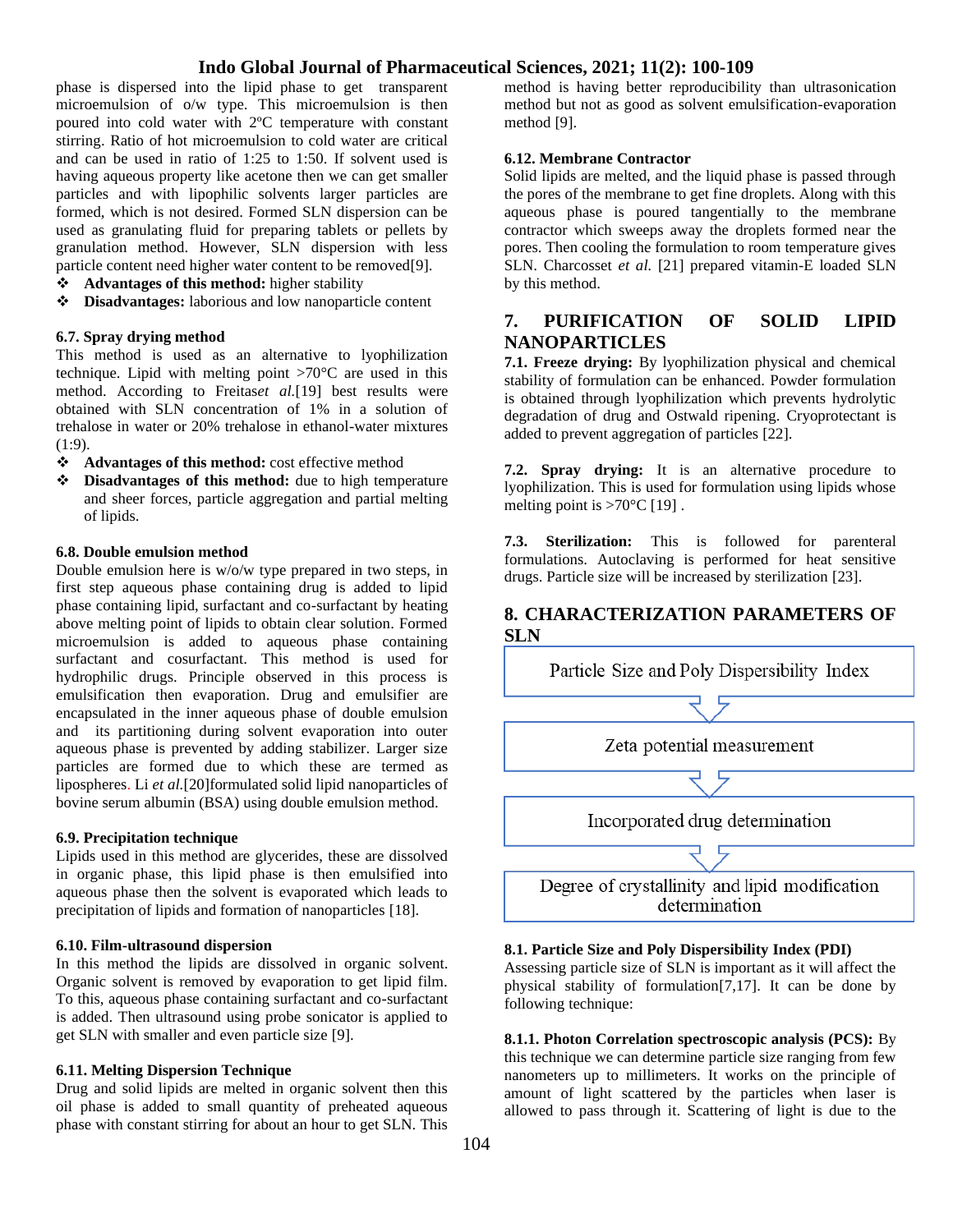Brownian movement of the particles. The scattered light is detected by photon multiplier[7].

**8.1.2. Electron Microscopy:** This technique is used to determine the morphology of particles along with size determination. Two techniques come under this category areScanning Electron Microscopy (SEM) and Transmission Electron Microscopy (TEM). SEM employs the principle of detection of electrons transmitted from the surface of particle and TEM employs the principle of detection of electrons transmitted from the particle. TEM can detect even smaller size particles compared with SEM [24].

**8.1.3. Atomic Force Microscopy (AFM):** It is an advanced technique used to determine particle size. Principle behind this technique is measurement of force acting between the surface of particle and probe[25].

Poly Dispersibility Index (PDI) is the measure of distribution of particles with different sizes. It should be less in value indicating particles are with similar size. PDI value up to 1 is acceptable[26].

#### **8.2. Zeta potential measurement:**

Zeta potential assessment for SLN is an essential criterion as it will tell about the stability of formulation by getting information regarding presence of electrostatic repulsions or attractions. For determining zeta potential enough dilution of formulation with deionized water is required. Malvern sizer is employed commonly to determine the zeta potential[27] . Zeta potential canbe used in planning particles with reduced RES uptake. Value ranging from -25 to +25is acceptable and it can be concluded that the particles have enough electrostatic potential [7,17]. Higher the value indicates repulsion forces dominating due to which particle aggregation will be less and formulation can have good stability.

#### **8.3. Incorporated drug determination**

Amount of drug that is being incorporated in the particles must be analyzed in order to get accurate results. It can be done by following methods:

**8.3.1. Entrapment efficiency:** Amount of drug which is encapsulated in the vesicles is determined by separation of the free drug from the encapsulated drug using separation technique like centrifugation or chromatography[6].<br>E. E.  $(\%)$  = Total amount of drug in formulation – Drug present in supernatant  $\times 100$ 

Total amount of drug in formulation

**8.3.2. Percentage Drug Loading:** In this method weight amount of formulation was dissolved in organic solution of specified volume then dilution was made with buffer solution. Diluted samples were analyzed [28].

**Drug loading** (
$$
\%
$$
) =  $\frac{\text{Amount of drug present}}{\text{Total amount of drug used}} \times 100$ 

**8.4. Degree of crystallinity and lipid modification determination**

Modification of lipid structure or crystallinity will affect drug release. The order of drug release due to modification is Super cooled melt  $\langle \alpha$ -modification  $\langle \beta$ -modification  $\langle \beta$ modification. However, it can be avoided due to smaller size of the particles and due to presence of emulsifier[6].

Analytical techniques used to determine crystallinity are Differential Scanning Calorimetry (DSC) and powder X-Ray Diffraction (XRD). DSC is used to determine crystallinity inside nanoparticles, and it employs the principle of measurement of glass transitions and melting point temperatures and enthalpy. XRD employs the principle of determination of scattering of radiation from the crystal plane present in the nanoparticles[6].

Nuclear Magnetic Resonance (NMR) is used to determine the dimensions and the qualitative nature of nanoparticles. It measures the chemical shifts and comparing with the standard thus providing information on the physicochemical status of components within the nanoparticle[29].

#### **9.** *IN-VITRO* **DRUG RELEASE STUDIES**

Drug release from the formulation can be determined by dissolution or diffusion studies.

**9.1. Dialysis bag method:** In this method SLN dispersion containing drug was taken in dialysis membrane and the membrane was sealed at both the ends. This sealed bag was kept in required media under controlled temperature. Then samples are withdrawn at regular time intervals and replaced with buffer. Withdrawn samples are analyzed using spectroscopy or chromatography methods to know the amount of drug release [30].

**9.2. Reverse dialysis:** Little dialysis sacs are prepared in which the buffer solution about 1ml was filled then the sacs were sealed and kept in SLN dispersion. At regular time intervals the sacs are removed and the amount of drug in the buffer solution is analyzed [30].

**9.3. Franz Diffusion Cell:** SLN formulation is kept on the semipermeable membrane in the donor compartment then the receptor compartment is filled with buffer solution. At regular time intervals samples are withdrawn from receptor compartment and analyzed [31].

### **10***. EX VIVO* **MODEL FOR DETERMINING PERMEABILITY**

**10.1. Permeability through skin:** The animal skin samples with effective area of  $3.8 \text{ cm}^2$  is mounted on Franz-type diffusion cell by placing the stratum corneum side up. SLN dispersion was applied on the skin surface. Receptor compartment contains buffer solution. Then the cell was maintained at  $37 \pm 0.5^{\circ}$ C with stirring speed 600 rpm throughout the experiment. 1 ml sample from receiver medium was withdrawn at predetermined time intervals  $(0.5, 1, 2, 4, 6, 1)$ 8, 10 and 12 h) and was replaced with an equivalent volume of buffer solution. Withdrawn samples were filtered through an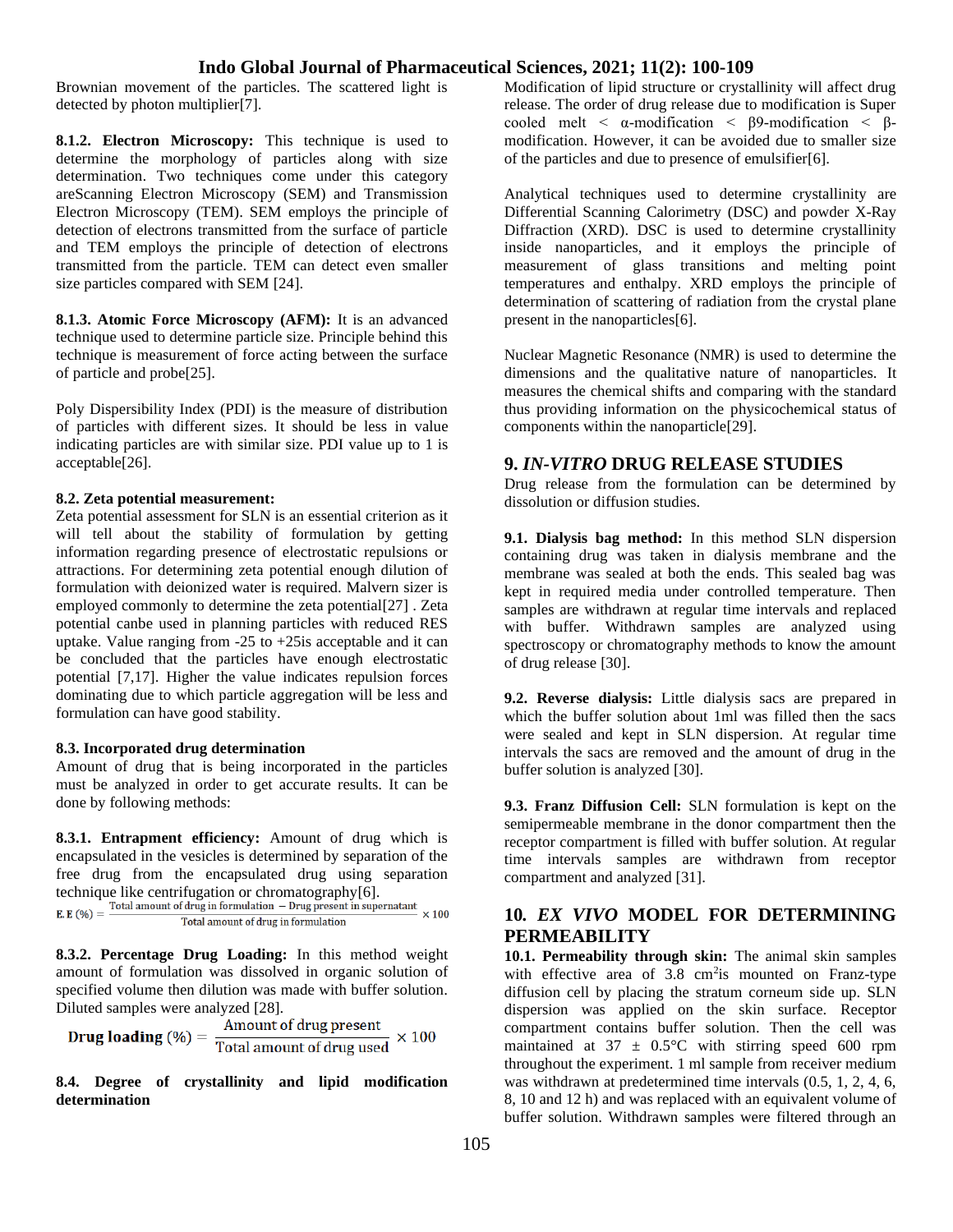aqueous 0.45 m pore size cellulose membrane filter and analyzed by spectroscopy or chromatography [31].

**10.2. Permeability through gut**: In short, the rat jejunum (20 – 30 cm distal from the pyloric sphincter) or 10 cm long segments of duodenum (1 cm distal to pyloric sphincter); jejunum (15 cm to pyloric sphincter), ileum (20 cm proximal to cecum) and colon (2 cm distal to cecum) was excised from the rats immediately after sacrificing the animal used for the study. Intestinal sacs were prepared in which formulation was added and the sacs were kept in the buffer medium. At regular intervals sacs were removed and the sample analysis was done [32].

#### **11. STABILITY AND STORAGE**

By stability testing we can come to know the shelf life of the formulation and storage conditions required. Stability data is necessary to get licensing approval from regulatory authorities. Stability testing for SLN need evaluation of properties like drug content or entrapment efficiency, zeta potential, particle size, pH, and appearance as function of time [32].

The most favorable conditions generally used for long term stability are:

• 4°C- Most favorable storage temperature

• 20°C-Long term storage didn't lead to drug loaded SLN aggregation or loss

• 50°C-A rising of particle size was determined

### **12. ROUTES OF ADMINISTRATION**

**12.1. Parenteral administration:** Through parenteral administration one can achieve 100% bioavailability. Proteins and peptides must be administered through parenteral route only due to their drawback of degradation in mouth due to enzymatic activity. They have shorter half-life due to which it will be necessary for repeated administration which leads to patient incompliance. To overcome this SLN can be formulated and given through parenteral route. SLN is suggested for viral and non-viral gene therapy [33,34].

**12.2. Oral administration**: Administration of SLN through oral route will provide benefits like lesser variability in plasma level and controlled release as the formulation will bypass the degradation by stomach or intestine. But stability of the formulation in GI fluids is not yet proved [35].

**12.3. Rectal administration:** By rectal route plasma level and therapeutic efficiency of drugs is high when compared with other route of administrations this can be overcome by formulating as SLN [36]. Sznitowska *et al* [37] formulated diazepam lipospheres for administration into rectum but the lipoid matrix was solid at the body temperature and found it was not advantageous. Sznitowska *et al.*[38] formulated benzodiazepine loaded SLN for administration into rectum of rabbit with lipids which will melt at room temperature and results showed increased availability of drug.

**12.4. Nasal administration:** This route is normally preferred for its advantages of rapid absorption and avoidance of drug degradation by first pass metabolism. Nasal mucosal adherence can be improved by formulating it as SLN and hence the action can be prolonged [36].

**12.5. Respiratory delivery:** Nebulization of Solid lipid nanoparticles of target drugs for pulmonary use can help in increased bioavailability and reduces dosing frequency[34,36].

**12.6. Ocular administration:** By administering SLN through ocular route mucoadhesive property can be enhanced due to which corneal residence time increases and there will be improved action[39]. Cavalli *et al.*[40]formulated SLN of tobramycin, antibiotic for ocular delivery to rabbit. Results have shown that there was increased bioavailability in body. Cavalli *et al.*[41]formulated pilocarpine SLN for glaucoma treatment and got similar results of increased bioavailability.

**12.7. Topical administration:** Improvement in penetration of drugs and sustained release on skin can be achieved by SLN [42,43].

### **13. APPLICATIONS OF SLN**

**13.1. For Targeting Solid Tumors:** Anti-tumor drugs comes with various side effects, if not delivered to the site of action, these side effects can be severe. Hence to localize the drug at side of action will minimize various side effects and increases drug concentration at the site of action. SLN was prepared with anti-tumor drugs like Paclitaxel [44] Camptothecin [45] .

**13.2. As cosmeceuticals:** Various topical drugs like steroids or sunscreen or vit-a can be formulated as SLN for getting localized action in the epidermal layers of skin. Prednisolone was formulated as SLN for getting increased therapeutic action at the site of application [10,46].

**13.3. As gene vectors:** Various DNA segments can be incorporated into SLN[47].

**13.4. Breast cancer and lymph node metastasis:**  mitoxantrone SLN was prepared to improve the therapeutic effect of drug against breast cancer and its lymph node metastases [48]

**13.5. Stealth nanoparticles:** Stealth nanoparticles are useful to target dug to immune system as these will not be recognized by immune system and hence can exert their action [49] .

**13.6. Liver Targeting:** Wang W *et al* [50] prepared cucurbitacin SLN through which increased availability of drug in liver was achieved.

**13.7. Anti-tubercular chemotherapy:** Various antitubercular drugs were formulated as SLN to improve patient compliance and reduce dosing frequency. anti-tubercular drugs formulated as SLN are rifampicin, isoniazid, pyrazinamide [51]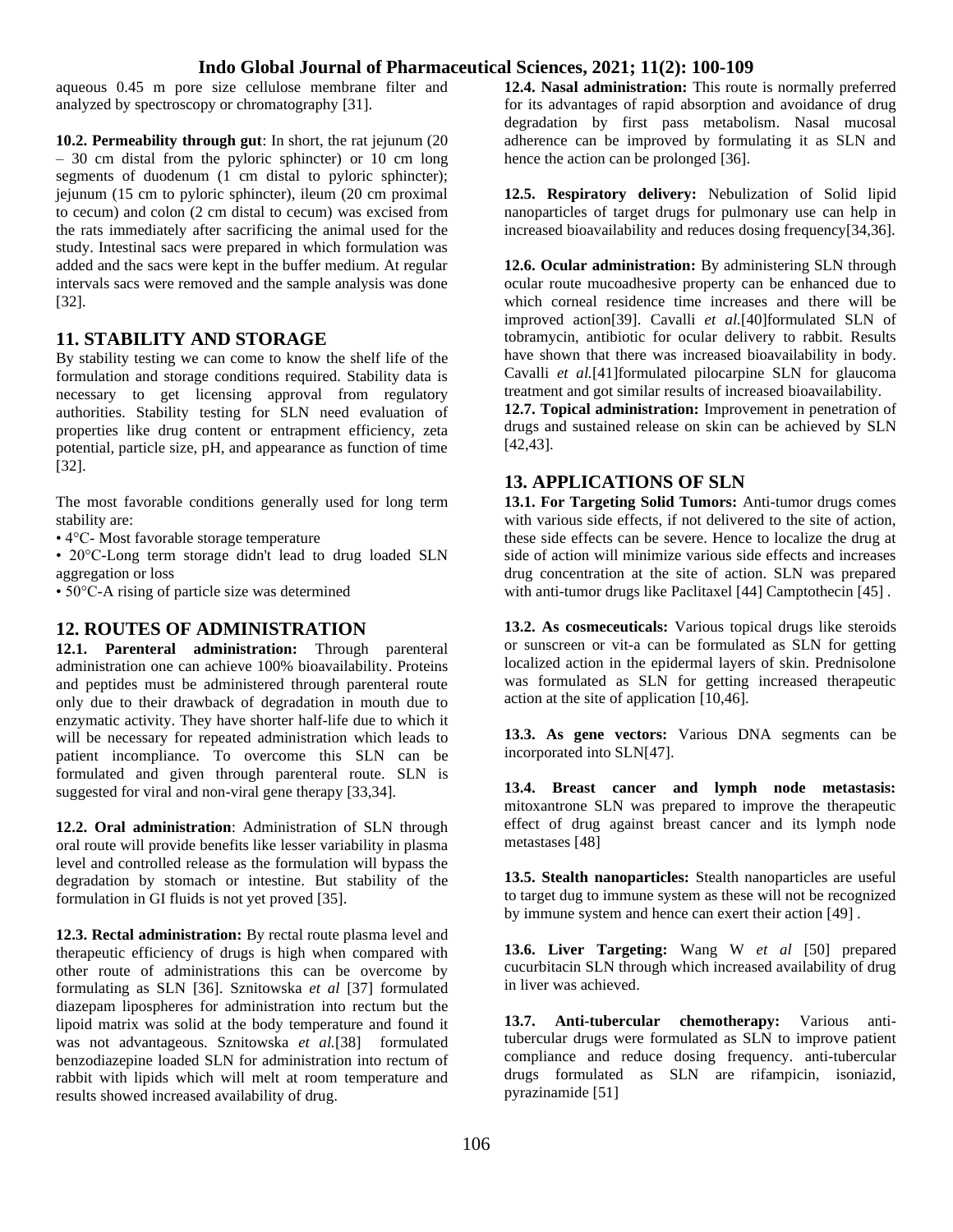#### **13.8.SLN as potential new adjuvant for Vaccines:**

Vaccines can be formulated as SLN due to which we can get enhanced exposure of vaccine to immune system, this is because of solid state of lipid used for formulating SLN [52].

#### **13.9. Skin disease Treatment:**

Various skin diseases can be treated by formulating them as SLN due to localized action and minimized systemic side effects provided by the formulation [53] .

#### **13.10. Atopic Dermatitis Treatment**

Maia C.S [54] formulated prednicarbate, the topical glucocorticoid used to treat atopic eczema, as SLN for getting localized action and by this fourfold increase was observed compared with that of standard topical formulations.

**13.11. Potential agriculture application:** From *Artemisia arborescence* oil was extracted and then formulated as SLN in order to minimize evaporation of the oil and used as ecologically safe pesticide [55].

#### **13.12. For treatment of rheumatoid arthritis**

Ye J. *et al*[56]prepared SLNs of actarit to minimize side effects of drug like nephrotoxicity and gastrointestinal disorders and to increase therapeutic efficiency. Targeting efficiency of actarit SLN was increased by threefold when compared with normal actarit solution.

#### **13.13. For Diabetes:**

Proteins and peptides can be formulated as SLN in order to protect them from degradation due to factors like temperature and pH. Zhang *et al*[57]has formulated insulin as SLN and coated it with a carrier, stearic acid octa arginine as it can help in penetration of peptides into the cells.

# **CONCLUSION**

SLN is the emerging novel drug delivery system because of its localized action and safety provided with the excipients used. Based on drug properties, for getting localized or sustained release drug can be formulated as SLN. Cost effective method for preparation and easy scale up can be achieved with SLN. Hence it can be concluded that SLN acts as good novel drug delivery system for getting effective results.

# **CONFLICT OF INTEREST**

The authors have no conflict of interest.

# **ACKNOWLEDGEMENT**

Not declared.

# **FUNDING SOURCE**

There is no source of funding.

# **DATA AVAILABILITY**

Not declared.

### **REFERENCES**

- 1. Birrenbach, B. and Speiser, PP. Polymerized micelles and their use as adjuvants in immunology. J pharm sci., 1976;65:176[3.https://doi.org/10.1002/jps.2600651217.](https://doi.org/10.1002/jps.2600651217)
- 2. Kreuter, J. and Speiser, P.P. New adjuvants on a polymethylmethacrylate base. Infect.immun., 1976;13(1):204- 210.PMID: 1248871.
- 3. Kreuter, J. Peroral administration of nanoparticles. Adv drug del rev.,  $1991;7:71-86.\frac{https://doi.org/10.1016/0169-10.1016/0169-10.1016/0169-10.1016/0169-10.1016/0169-10.1016/0169-10.1016/0169-10.1016/0169-10.1016/0169-10.1016/0$ rev., 1991;7:71-86[.https://doi.org/10.1016/0169-](https://doi.org/10.1016/0169-409X(91)90048-H) [409X\(91\)90048-H.](https://doi.org/10.1016/0169-409X(91)90048-H)
- 4. Couvreur, P., Grislain, L., Lenaerts, V., Brasseur, P., Guiot, P. and Bierracki, A. Biodegrdable polymeric nanoparticles as drug carrier for antitumor agents., In: Guiot P, Couvreur P (Eds.), Polymeric Nanoparticles and Microspheres. Boca Raton, CRC press; 1986:27-93.
- 5. Al-shamkhani, A., Bhakoo, M., Tuboku-Metzger, A. and Ducan, R. Evaluation of the biological properties of alginates, gelatin and xanthan gums. Proc. Int. Symp. Controlled Release Bioact. Mater., 1991;18:213-214.
- 6. Ekambaram, P., Sathali, A. and Priyanka, K. Solid lipid nanoparticles: a review. Revs. Chem. Commun., 2012;2(1):80- 102.
- 7. Mukherjee,S., Ray,S and Thakur, R.S. Solid lipid nanoparticles: a modern formulation approach in drug delivery system.Indian J. Pharm. Sci.,2009;71(4):349-358[.https://doi.org/10.4103/0250-](https://doi.org/10.4103/0250-474X.57282) [474X.57282.](https://doi.org/10.4103/0250-474X.57282)
- 8. Neha Yadav, Sunil Khatak and Udai Vir Singh Sara. Solid lipid nanoparticles- a review. International journal of applied pharmaceutics., 2013;5(2).
- 9. Mehnert, W., and Mader, K. Solid lipid nanoparticlesproduction, characterization and applications. Advanced drug delivery reviews., 2001;47(2-3):165– 196[.http://dx.doi.org/10.1016/S0169-409X\(01\)00105-3.](http://dx.doi.org/10.1016/S0169-409X(01)00105-3)
- 10. Jannin, V., Musakhanian, J. and Marchaud, D. Approaches for the development of solid and semi-solid lipid-based formulations. Advanced drug delivery reviews., 2008;60:734– 746[.https://doi.org/10.1016/j.addr.2007.09.006.](https://doi.org/10.1016/j.addr.2007.09.006)
- 11. Sahul Hameed Niyaz, U.and Elango, K. Recent advances of solid lipid nanoparticles: a review. World journal of pharmacy and pharmaceutical sciences., 2018;7(11[\).https://doi.org/10.20959/wjpps201811-12677.](https://doi.org/10.20959/wjpps201811-12677)
- 12. Vishal, J., Lingayat Nilesh, S., Zarekar Rajan, S. and Shendge. Solid lipid nanoparticles: a review. Nanoscience and nanotechnology research., 2017;4(2):67-7[2.https://doi.org/10.12691/nnr-4-2-5.](https://doi.org/10.12691/nnr-4-2-5)
- 13. Hanumanaik, M., Patel, S. and Ramya Sree, K. Solid lipid nanoparticles- a review. IJPSR., 2013;4(3):928-940. [http://dx.doi.org/10.13040/IJPSR.0975-8232.4\(3\).928-40.](http://dx.doi.org/10.13040/IJPSR.0975-8232.4(3).928-40)
- 14. Ashish, K., Parashar, D., Kakde, V., Chadhar, R., Devaliya, V.,Shrivastav, U. K. and Jain. A review on solid lipid nanoparticles for controlled and targeted delivery of medicinal agents. Current research in pharmaceutical sciences., 2011;02:37-47.
- 15. Vijay Mishra, Kuldeep, K., Bansal, Asit Verma, Nishika Yadav, Sourav Thakur, Kalvatala Sudhakar, Jessica, M.,and Rosenholm. Solid lipid nanoparticles: Emerging colloidal nano drug delivery systems. Pharmaceutics., 2018;10:191[.https://doi.org/10.3390/pharmaceutics10040191.](https://doi.org/10.3390/pharmaceutics10040191)
- 16. Akanksha Garud, Deepti Singh and Navneet Garud. Solid lipid nanoparticles (SLN): method, characterization and applications. International current pharmaceutical journal., 2012;1(11):384- 393[.https://doi.org/10.3329/icpj.v1i11.12065.](https://doi.org/10.3329/icpj.v1i11.12065)
- 17. Mudavath Hanumanaik, Sandeep Kumar Patel and Ramya Sree, K. Solid lipid nanoparticles; a review. Ijpsr., 2013;4(3):928-940. [http://dx.doi.org/10.13040/IJPSR.0975-8232.4\(3\).928-40.](http://dx.doi.org/10.13040/IJPSR.0975-8232.4(3).928-40)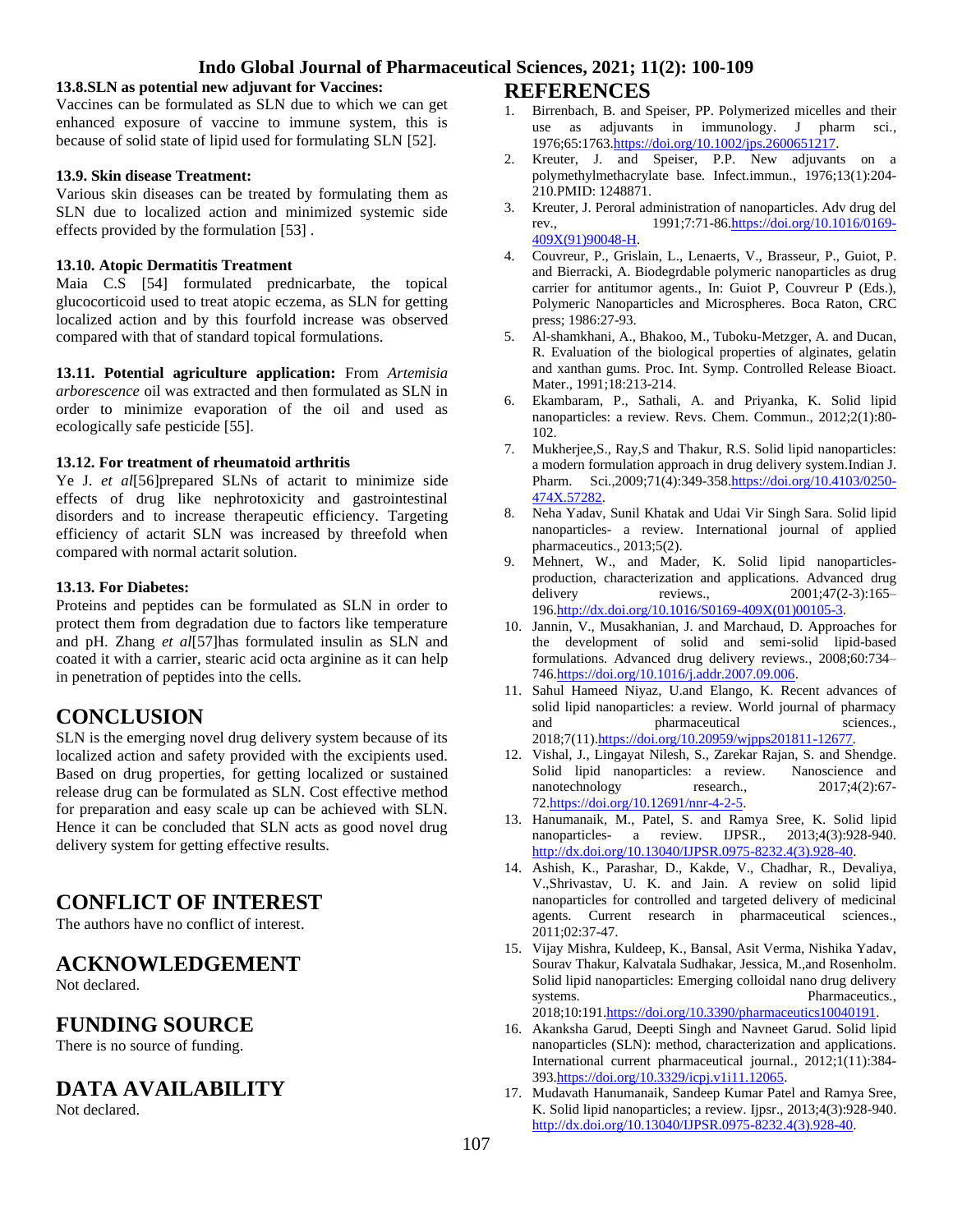- 18. Siekmann, B. and Westesen, K. Investigations of solid lipid nanoparticles prepared by precipitation in o/w emulsions. Eur J Pharm Biopharm., 1996;43:104-109.
- 19. Freitas, C. and Muller, RH. Spray-drying of solid lipid nanoparticles (SLN). Eur J Pharm Biopharm., 1998;46:145- 151[.https://doi.org/10.1016/S0939-6411\(97\)00172-0.](https://doi.org/10.1016/S0939-6411(97)00172-0)
- 20. Zhen Li, Xin-Wei Li, Li-Qiang Zheng, Xiao-Hong Lin, Fei Geng and Li Yu. Bovine serum albumin loaded solid lipid nanoparticles prepared by double emulsion method. Chem res Chinese universities., 2010;26(1):136-141.
- 21. Charcosset, C., El-Harati, A. and Fessi, H. Preparation of solid lipid nanoparticles using a membrane contactor. J control release., 2005;108(1):112- 2[0.https://doi.org/10.1016/j.jconrel.2005.07.023.](https://doi.org/10.1016/j.jconrel.2005.07.023)
- 22. Ohshima, H., Miyagishima, A., Kurita, T., Makino, Y., Iwao, Y., Sonobe, T. and Itai, S. Freeze-dried nifedipine-lipid nanoparticles with long-term nano-dispersion stability after reconstitution. International Journal of Pharmaceutics., 2009;377:180–184.

[https://doi.org/10.1016/j.ijpharm.2009.05.004.](https://doi.org/10.1016/j.ijpharm.2009.05.004)

- 23. Sinha, V., Srivastava, S., Goel, H.and Jindal, V. Solid Lipid Nanoparticles (SLN's) – Trends and Implications in Drug, Targeting. International Journal of Advances in PharmaceuticalSciences., 2010;1:212-238[.http://dx.doi.org/10.5138/ijaps.2010.0976.1055.01027.](http://dx.doi.org/10.5138/ijaps.2010.0976.1055.01027)
- 24. Tiwari, A., Rashi, S. and Anand, S. Solid lipid nanoparticles as carriers in drug delivery system. WJPPS., 2015;4(8):337-355.
- 25. Anu Mahajan, Sandeep Kaur, Navjit Kaur Grewal and Satvinder Kaur.Solid lipid nanoparticles (SLNs) - as novel lipid based nanocarriers for drugs. International Journal of Advanced Research., 2014;2(1):433-441.
- 26. Anand Kumar Kushwaha, Parameswara Rao Vuddanda, Priyanka Karunanidhi, Sanjay Kumar Singh and Sanjay Singh. Development and Evaluation of Solid Lipid Nanoparticles of Raloxifene Hydrochloride for Enhanced Bioavailability. BioMed Research International., 2013; 9 pages. [http://dx.doi.org/10.1155/2013/584549.](http://dx.doi.org/10.1155/2013/584549)
- 27. Luo, Y., Chen, D., Ren, L., Zhao, X. and Qin, J. Solid lipid nanoparticles for enhancing vinpocetine's oral bioavailability. J. cont. release., 2006;114:53–59. [https://doi.org/10.1016/j.jconrel.2006.05.010.](https://doi.org/10.1016/j.jconrel.2006.05.010)
- 28. Bandi, UM., Philip, K., Reddy, DB., Swaroopa, A., Prabakaran, L. and Parthasarathy, G. Formulation and in vitro characterization of anticancer drug loaded solid lipid nanoparticles. Int J Pharm Sci Res., 2017;8(9):3808-12. [http://dx.doi.org/10.13040/IJPSR.0975-8232.8\(9\).3808-12.](http://dx.doi.org/10.13040/IJPSR.0975-8232.8(9).3808-12)
- 29. Gomez, M.V., Javier Guerra, Sue Myers, V., Richard, M.C., and Aldrik H. Velders. Nanoparticles size determination by 1H NMR spectroscopy. Journal of the american chemical society., 2009;131(41):14634-14635. [https://doi.org/10.1021/ja9065442.](https://doi.org/10.1021/ja9065442)
- 30. Tsai, TC., Hantash, BM. Cosmeceutical agents: a comprehensive review of the literature. Clinical medicine insights: dermatology., 2008;11-20.
- 31. QingzhiLv, Aihua Yu, Yanwei Xi, Houli Li, Zhimei S, Jing C, Fengliang C*et al*. Development and evaluation of penciclovirloaded solid lipid nanoparticles for topical delivery. Int. j. pharm., 2009;372:191-198. [https://doi.org/10.1016/j.ijpharm.2009.01.014.](https://doi.org/10.1016/j.ijpharm.2009.01.014)
- 32. Pragati, S., Kuldeep, S., Ashok, S., Satheesh Kumar, M. Solid lipid nanoparticles: a promising drug delivery technology. International journal of pharmaceutical sciences and nanotechnology., 2009;2(2):509-516.
- 33. Wissing, SA., Kayser, O., Muller, RH. Solid lipid nanoparticles for parenteral drug delivery. Adv Drug Deliv Rev., 2004;56(9):1257-7[2 https://doi.org/10.1016/j.addr.2003.12.002.](https://doi.org/10.1016/j.addr.2003.12.002)
- 34. Yadav, N., Khatak, S., Singh, U. Solid lipid nanoparticles- a review. International journal of applied pharmaceutics., 2013;5(2):8-18.
- 35. Mueller, R., Maeder, K., Sven Gohla. Solid lipid nanoparticles for controlled drug delivery- a review of the state of the art. European journal of pharmaceutics and biopharmaceutics., 2000;50:161-177.
- 36. Melike Uner and Gulgun Yener. Importance of solid lipid nanoparticles (SLN) in various administration routes and future perspectives. Int J Nanomedicine., 2007;2(3):289–300. PMC2676658.
- 37. Sznitowska, M., Janicki, S., Gajewska, M., Kulik, M. Investigation of diazepam lipospheres based on witepsol and lecithin for oral or rectal delivery. Acta pol pharm., 2000;57(1):61-64.
- 38. Sznitowska, M., Gajewska, M., Janicki, S., Radwanska, A., Lukowski, G. Bioavailability of diazepam from aqueous-organic solution, submicron emulsion and solid lipid nanoparticles after rectal administration in rabbits. Eur j pharm biopharma., 2001;52(2):159-163.
- 39. Ludwig, A. The use of mucoadhesive polymers in ocular drug delivery. Adv Drug Del Rev., 2005;57:1595–639. [https://doi.org/10.1016/j.addr.2005.07.005.](https://doi.org/10.1016/j.addr.2005.07.005)
- 40. Cavalli, R., Gasco, MR., Chetoni, P., Burqalassi, S., Saettone, MF. Solid lipid nanoparticles (SLN) as ocular delivery system for tobramycin. Int j pharm., 2002; 238(1-2):241- 245. https://doi.org/10.1016/S0378-5173(02)00080-7
- 41. Cavalli, R., Marengo, E., Rodriguez, L., Gasco, MR. Effects of some experimental factors on the production process of solid lipid nanoparticles. Eur j pharm biopharma., 1996;42(2):110- 115.
- 42. Elnaggar, Y., El-Massik, M., Abdallah, O. Fabrication, appraisal, and transdermal permeation of sildenafil citrateloaded nanostructured lipid carriers versus solid lipid nanoparticles. International journal of nanomedicine., 2011;6:3195–3205[. https://doi.org/10.2147/IJN.S25825.](https://doi.org/10.2147/IJN.S25825)
- 43. Mueller, RH., Dingler A. The next generation after the liposomes: solid lipid nanoparticles (SLN, Lipopearlse) as dermal carrier in cosmetics. Euro cosmetics. 1998; 7/8:19-26. [https://doi.org/10.1080/026520499288690.](https://doi.org/10.1080/026520499288690)
- 44. Wu, L., Tang, C. and Yin, C. Preparation and characterization of paclitaxel delivery system based on semi-solid lipid nanoparticles coated with poly (ethylene glycol). Pharmazie., 2010;65:493-9.PMID:20662317.
- 45. Yang, SC., Lu, LF., Cai, Y., Zhu, JB., Liang, BW. and Yang CZ. Body distribution in mice of intravenously injected camptothecin solid lipid nanoparticles and targeting effect on brain. J Control Release., 1999;59:299-307. PMID:10332062.
- 46. ZurMuhlen, A.and Mehnert, W. Drug release and release mechanism of prednisolone loaded solid lipid nanoparticles. Pharmazie., 1998;53:552-5. [https://eurekamag.com/research/008/504/008504508.php.](https://eurekamag.com/research/008/504/008504508.php)
- 47. Rudolph, C., Schillinger, U., Ortiz, A., Tabatt, K., Plank, C., Müller, RH. Application of novel solid lipid nanoparticles (SLN)-gene vector formulations based on a diametric HIV-1 VAT-peptide *in-vitro* and *in-vivo*. Pharmaceutic., 2004;21:1662- [9.https://doi.org/10.1023/b:pham.0000041463.56768.ec.](https://doi.org/10.1023/b:pham.0000041463.56768.ec)
- 48. Lu, B., Xiong, SB.and Yang, H. Solid lipid nanoparticles of mitoxantrone for local injection against breast cancer and its lymph node metastases. Eur J Pharm Sci., 2009;28:86-95. [https://doi.org/10.1016/j.ejps.2006.01.001.](https://doi.org/10.1016/j.ejps.2006.01.001)
- 49. Wang, Y. and Wei, W. *In-situ* evading of phagocytic uptake of stealth solid lipid nanoparticles by mouse peritoneal macrophages. Drug Deliv.,2006;13(3):189-192. [https://doi.org/10.1080/10717540500315930.](https://doi.org/10.1080/10717540500315930)